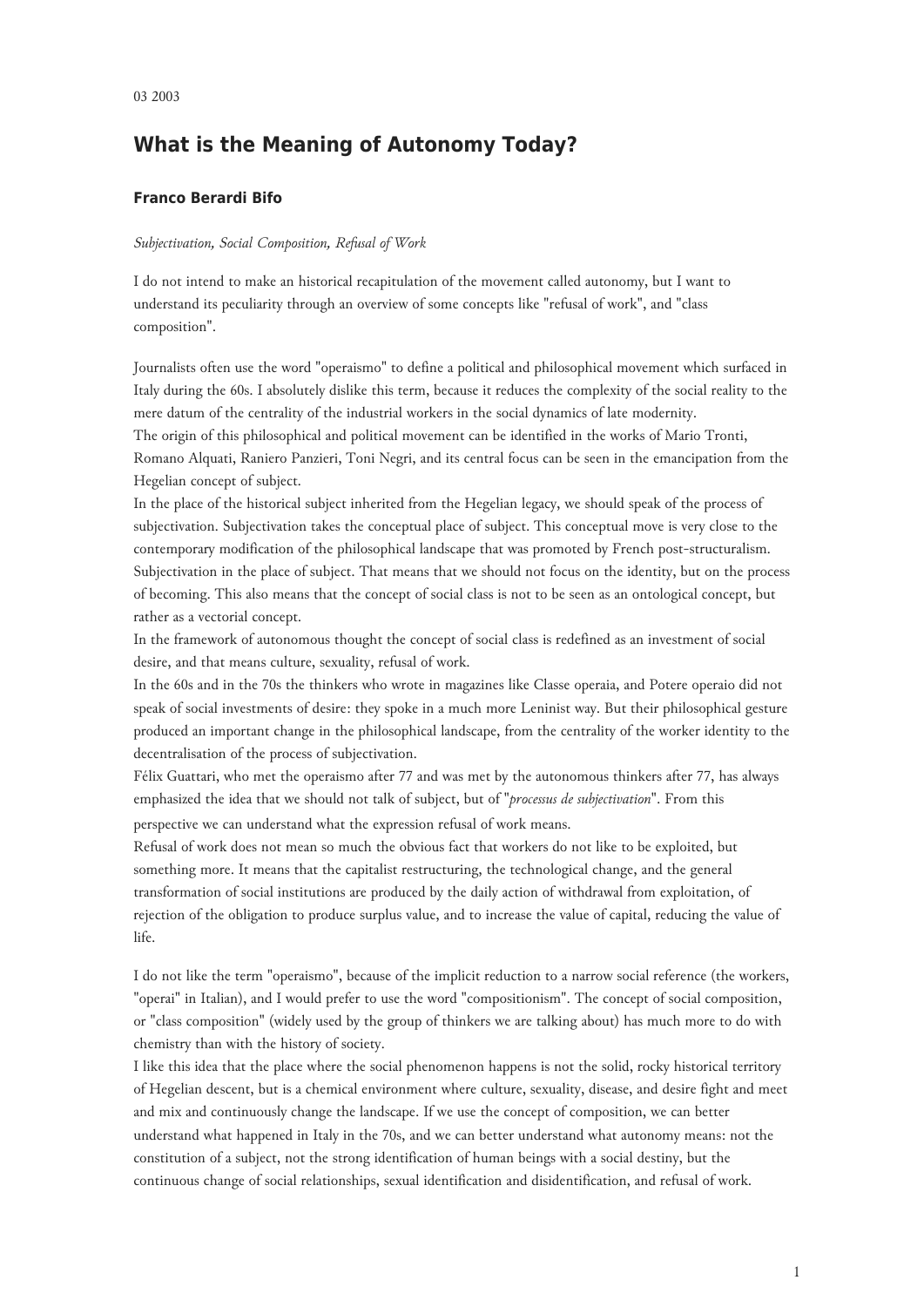Refusal of work is actually generated by the complexity of social investments of desire.

In this view autonomy means that social life does not depend only on the disciplinary regulation imposed by economic power, but also depends on the internal displacement, shiftings, settlings and dissolutions that are the process of the self-composition of living society. Struggle, withdrawal, alienation, sabotage, lines of flight from the capitalist system of domination.

Autonomy is the independence of social time from the temporality of capitalism.

This is the meaning of the expression refusal of work. Refusal of work means quite simply:I don't want to go to work because I prefer to sleep. But this laziness is the source of intelligence, of technology, of progress. Autonomy is the self-regulation of the social body in its independence and in its interaction with the disciplinary norm.

## *Autonomy and Deregulation*

There is another side of autonomy, which has been scarcely recognized so far. The process of the autonomisation of workers from their disciplinary role has provoked a social earthquake which triggered capitalist deregulation. The deregulation that entered the world scene in the Thatcher-Reagan era, can be seen as the capitalist response to the autonomisation from the disciplinary order of labour. Workers demanded freedom from capitalist regulation, then capital did the same thing, but in a reversed way. Freedom from state regulation has become economic despotism over the social fabric. Workers demanded freedom from the life-time prison of the industrial factory. Deregulation responded with the flexibilisation and the fractalisation of labour.

The autonomy movement in the 70s triggered a dangerous process, a process which evolved from the social refusal of capitalist disciplinary rule to capitalist revenge, which took the shape of deregulation, freedom of the enterprise from the state, destruction of social protections, downsizing and externalisation of production, cutback of social spending, de-taxation, and finally flexibilisation.

The movement of autonomisation did, in fact, trigger the destabilisation of the social framework resulting from a century of pressure on the part of the unions and of state regulation. Was it a terrible mistake that we made? Should we repent the actions of sabotage and dissent, of autonomy, of refusal of work which seem to have provoked capitalist deregulation?

Absolutely not.

The movement of autonomy actually forestalled the capitalist move, but the process of deregulation was inscribed in the coming capitalist post-industrial development and was naturally implied in the technological restructuring and in the globalisation of production.

There is a narrow relationship between refusal of work, informatisation of the factories, downsizing, outsourcing of jobs, and the flexibilisation of labour. But this relationship is much more complex than a cause-and-effect chain. The process of deregulation was inscribed in the development of new technologies allowing capitalist corporations to unleash a process of globalisation.

A similar process happened in the media-field, during the same period.

Think about the free radio stations in the 70s. In Italy at that time there was a state-owned monopoly, and free broadcasting was forbidden. In 75-76 a group of media activists began to create small free radio stations like Radio Alice in Bologna. The traditional left (the Italian Communist party and so on) denounced those mediactivists, warning about the danger of weakening the public media system, and opening the door to privately owned media.

Should we think today that those people of the traditional statist left were right? I don't think so, I think they were wrong at that time, because the end of the state-owned monopoly was inevitable, and freedom of expression is better than centralized media. The traditional statist left was a conservative force, doomed to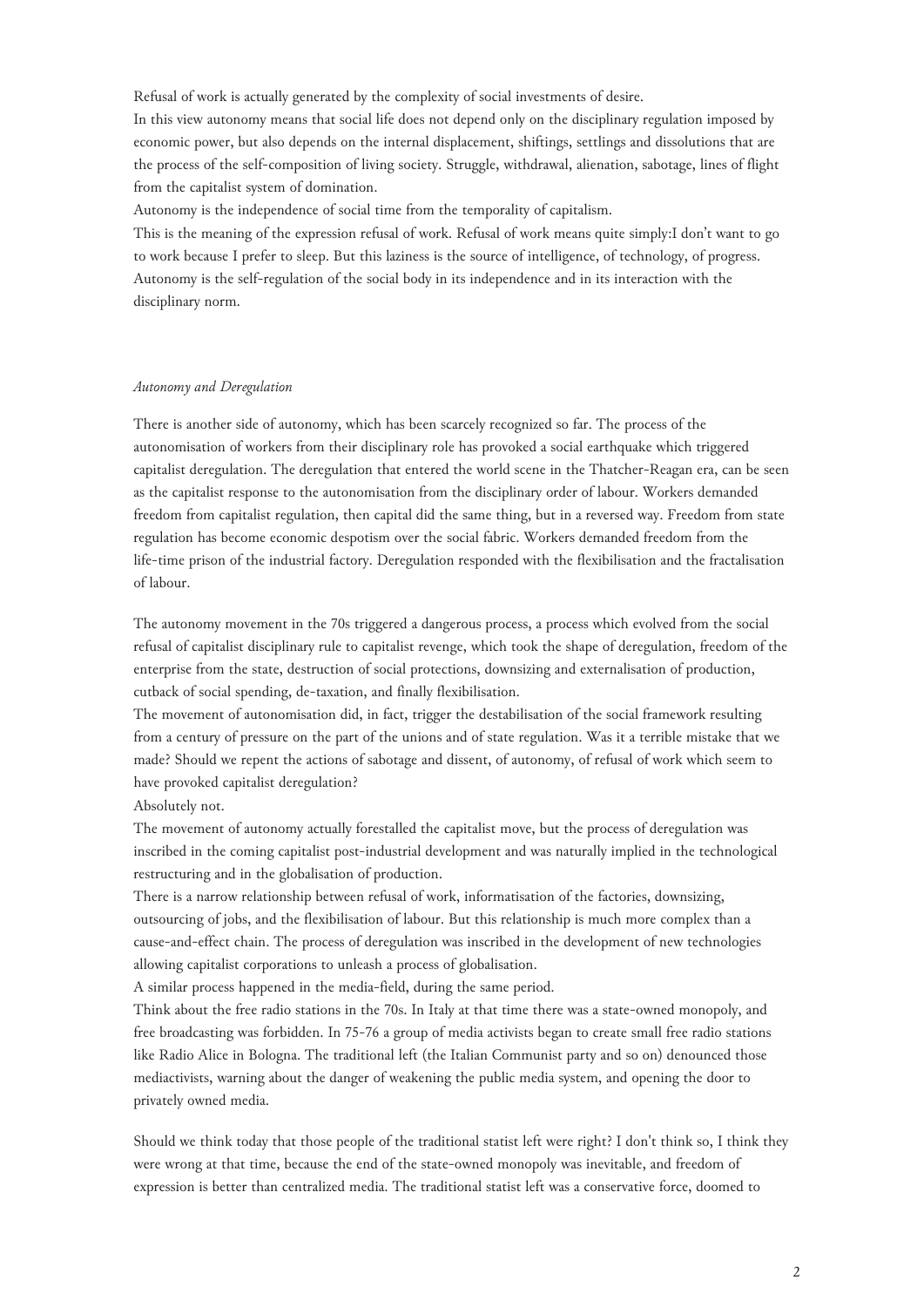defeat as they desperately tried to preserve an old framework which could no longer last in the new technological and cultural situation of the post-industrial transition.

We could say much the same about the end of the Soviet Empire and of so-called "real-socialism". Everybody knows that Russian people were probably living better twenty years ago than today, and the pretended democratisation of Russian society has so far mostly been the destruction of social protections, and the unleashing of a social nightmare of aggressive competition, violence, and economic corruption. But the dissolution of the socialist regime was inevitable, because that order was blocking the dynamic of the social investment of desire, and because the totalitarian regime was obtruding cultural innovation. The dissolution of the communist regimes was inscribed in the social composition of collective intelligence, in the imagination created by the new global media, and in the collective investment of desire. This is why the democratic intelligentsia, and dissident cultural forces took part in the struggle against the socialist regime, although they knew that capitalism was not paradise. Now deregulation is savaging the former soviet society, and people are experiencing exploitation and misery and humiliation at a point never reached before, but this transition was inevitable and in a sense it has to be seen as a progressive change.

Deregulation does not mean only the emancipation of private enterprise from state regulation and a reduction of public spending and social protection. It also means an increasing flexibilisation of labour. The reality of labour flexibility is the other side of this kind of emancipation from capitalist regulation. We should not underestimate the connection between refusal of work and the flexibilisation which ensued. I remember that one of the strong ideas of the movement of autonomy proletarians during the 70s was the idea "precariousness is good". Job precariousness is a form of autonomy from steady regular work, lasting an entire life. In the 70s many people used to work for a few months, then to go away for a journey, then back to work for a while. This was possible in times of almost full employment and in times of egalitarian culture. This situation allowed people to work in their own interest and not in the interest of capitalists, but quite obviously this could not last forever, and the neoliberal offensive of the 80s was aimed to reverse the rapport de force. .

Deregulation and the flexibilisation of labour have been the effect and the reversal of the worker's autonomy. We have to know that not only for historical reasons. If we want to understand what has to be done today, in the age of fully flexibilised labour, we have to understand how the capitalist takeover of social desire could happen.

#### *Rise and Fall of the Alliance of Cognitive Labour and Recombinant Capital*

During the last decades the informatisation of machinery has played a crucial role in the flexibilisation of labour, together with the intellectualisation and immaterialisation of the most important cycles of production. The introduction of the new electronic technologies and the informatisation of the production cycle, opened way to the creation of a global network of info-production, de-territorialized, de-localised, de-personalised. The subject of work can be increasingly identified with the global network of info-production.

The industrial workers had been refusing their role in the factory and gaining freedom from capitalist domination. However, this situation drove the capitalists to invest in labour-saving technologies and also to change the technical composition of the work-process, in order to expel the well organised industrial workers and to create a new organisation of labour which could be more flexible.

The intellectualisation and immaterialisaton of labour is one side of the social change in production forms. Planetary globalisation is the other face. Immaterialisation and globalisation are subsidiary and complementary. Globalisation does indeed have a material side, because industrial labour does not disappear in the post-industrial age, but migrates towards the geographic zones where it is possible to pay low wages and regulations are poorly implemented.

In the last issue of the magazine *Classe operaia*, in 1967, Mario Tronti wrote: the most important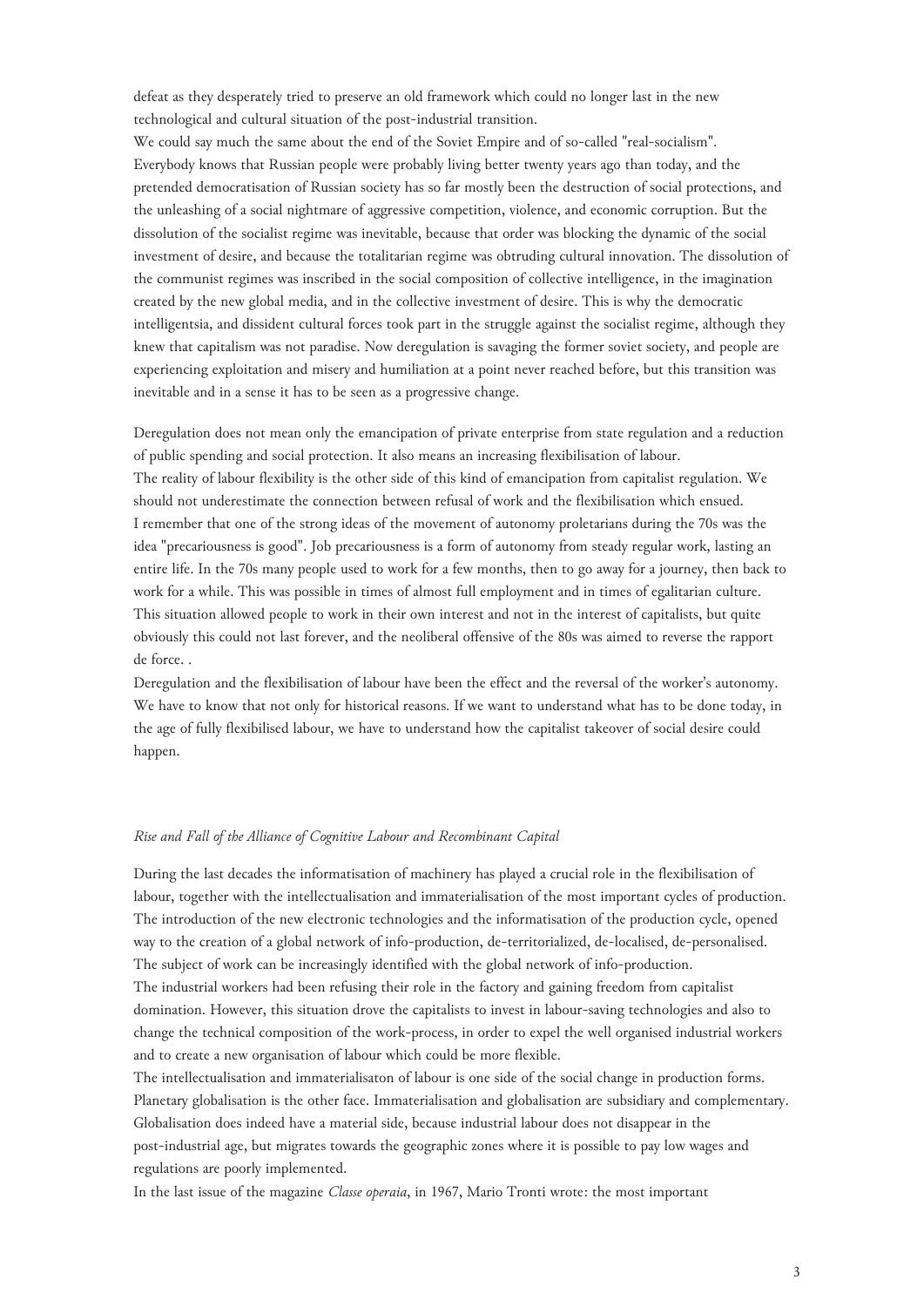phenomenon of the next decades will be the development of the working class on a global planetarian scale. This intuition was not based on an analysis of the capital process of production, but rather on an understanding of the transformation in the social composition of labour. Globalisation and informatisation could be foretold as an effect of the refusal of work in the western capitalist countries. During the last two decades of the twentieth century we have witnessed a sort of alliance between

recombinant capital and cognitive work. What I call recombinant are those sections of capitalism which are not closely connected to a particular industrial application, but can be easily transferred from one place to another, from one industrial application to another, from one sector of economic activity to another and so on. The financial capital that takes the central role in politics and in the culture of the 90s may be called recombinant.

The alliance of cognitive labour and financial capital has produced important cultural effects, namely the ideological identification of labour and enterprise. The workers have been induced to see themselves as self-entrepreneurs, and this was not completely false in the dotcom period, when the cognitive worker could create his own enterprise, just investing his intellectual force (an idea, a project, a formula) as an asset. This was the period that Geert Lovink defined as dotcommania (in his remarkable book Dark Fiber). What was dotcommania? Due to mass participation in the cycle of financial investment in the 90s, a vast process of self-organization of cognitive producers got under way. Cognitive workers invested their expertise, their knowledge and their creativity, and found in the stock market the means to create enterprises. For several years, the entrepreneurial form became the point where financial capital and highly productive cognitive labour met. The libertarian and liberal ideology that dominated the (American) cyberculture of the 90s idealized the market by presenting it as a pure environment. In this environment, as natural as the struggle for the survival of the fittest that makes evolution possible, labour would find the necessary means to valorise itself and become enterprise. Once left to its own dynamic, the reticular economic system was destined to optimise economic gains for everyone, owners and workers, also because the distinction between owners and workers would become increasingly imperceptible when one enters the virtual productive cycle. This model, theorised by authors such as Kevin Kelly and transformed by Wired magazine in a sort of digital-liberal, scornful and triumphalist *Weltanschauung*, went bankrupt in the first couple of years of the new millennium, together with the new economy and a large part of the army of self-employed cognitive entrepreneurs who had inhabited the dotcom world. It went bankrupt because the model of a perfectly free market is a practical and theoretical lie. What neoliberalism supported in the long run was not the free market, but monopoly. While the market was idealised as a free space where knowledges, expertise and creativity meet, reality showed that the big groups of command operate in a way that is far from being libertarian, but instead introduces technological automatisms, imposing itself with the power of the media or money, and finally shamelessly robbing the mass of share holders and cognitive labour.

In the second half of the 90s a real class struggle occurred within the productive circuit of high technologies. The becoming of the web has been characterised by this struggle. The outcome of the struggle, at present, is unclear. Surely the ideology of a free and natural market turned out to be a blunder. The idea that the market works as a pure environment of equal confrontation for ideas, projects, the productive quality and the utility of services has been wiped out by the sour truth of a war that monopolies have waged against the multitude of self-employed cognitive workers and against the slightly pathetic mass of microtraders.

The struggle for survival was not won by the best and most successful, but by the one who drew his gun - the gun of violence, robbery, systematic theft, of the violation of all legal and ethical norms. The Bush-Gates alliance sanctioned the liquidation of the market, and at that point the phase of the internal struggle of the virtual class ended. One part of the virtual class entered the techno-military complex; another part (the large majority) was expelled from the enterprise and pushed to the margins of explicit proletarization. On the cultural plane, the conditions for the formation of a social consciousness of the cognitariat are emerging, and this could be the most important phenomenon of the years to come, the only key to offer solutions to the disaster.

Dotcoms were the training laboratory for a productive model and for a market. In the end the market was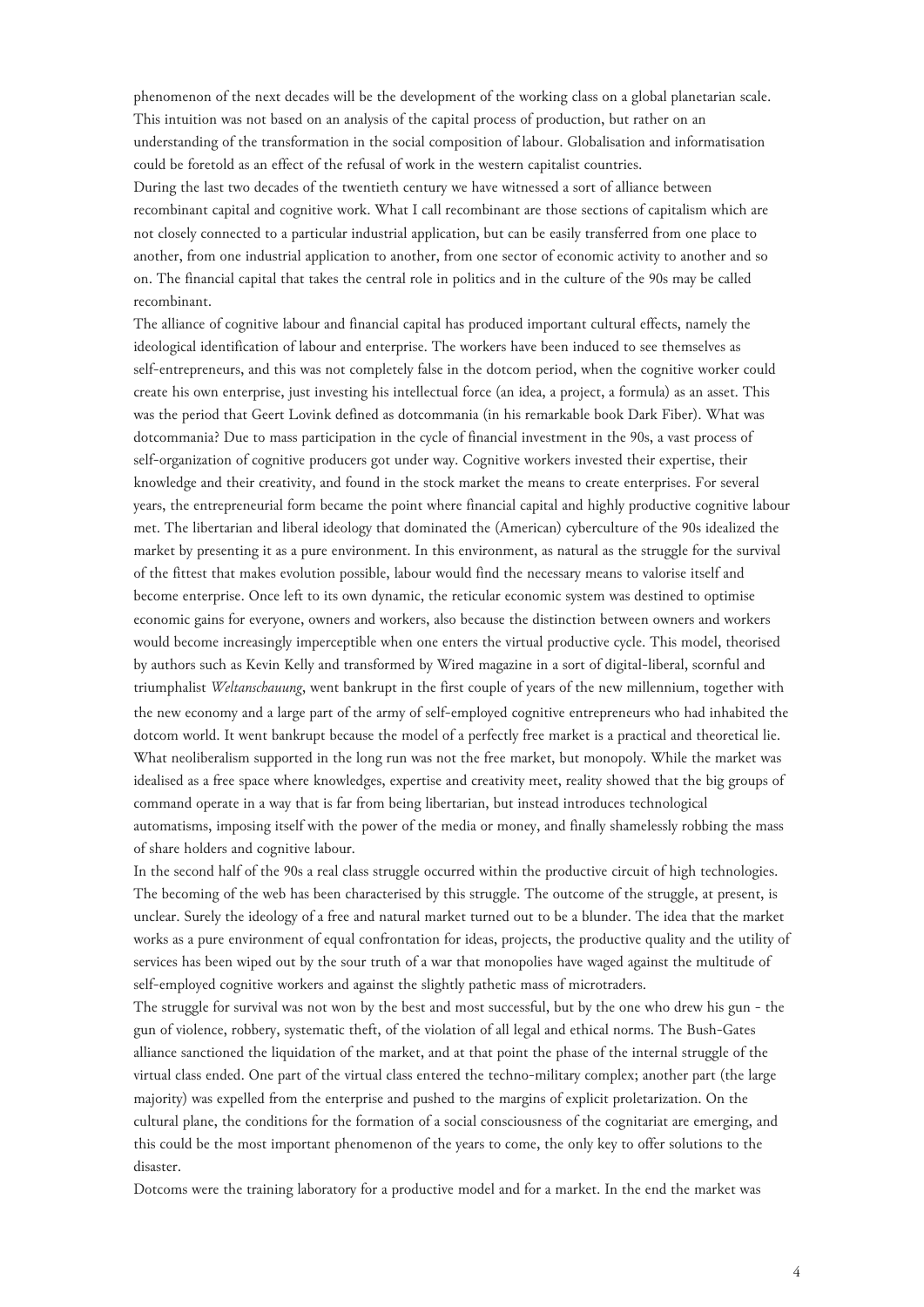conquered and suffocated by the corporations, and the army of self-employed entrepreneurs and venture microcapitalists was robbed and dissolved. Thus a new phase began: the groups that became predominant in the cycle of the net-economy forge an alliance with the dominant group of the old-economy (the Bush clan, representative of the oil and military industry), and this phase signals a blocking of the project of globalisation. Neoliberalism produced its own negation, and those who were its most enthusiastic supporters become its marginalized victims.

With the dotcom crash, cognitive labour has separated itself from capital. Digital artisans, who felt like entrepreneurs of their own labour during the 90s, are slowly realizing that they have been deceived, expropriated, and this will create the conditions for a new consciousness of cognitive workers. The latter will realise that despite having all the productive power, they have been expropriated of its fruits by a minority of ignorant speculators who are only good at handling the legal and financial aspects of the productive process. The unproductive section of the virtual class, the lawyers and the accountants, appropriate the cognitive surplus value of physicists and engineers, of chemists, writers and media operators. But they can detach themselves from the juridical and financial castle of semiocapitalism, and build a direct relation with society, with the users: then maybe the process of the autonomous self-organisation of cognitive labour will begin. This process is already under way, as the experiences of media activism and the creation of networks of solidarity from migrant labour show.

We needed to go through the dotcom purgatory, through the illusion of a fusion between labour and capitalist enterprise, and then through the hell of recession and endless war, in order to see the problem emerge in clear terms. On the one hand, the useless and obsessive system of financial accumulation and a privatisation of public knowledge, the heritage of the old industrial economy. On the other hand, productive labour increasingly inscribed in the cognitive functions of society: cognitive labour is starting to see itself as a cognitariat, building institutions of knowledge, of creation, of care, of invention and of education that are autonomous from capital.

#### *Fractalisation Despair and Suicide*

In the net economy flexibility has evolved into a form of the fractalisation of labour. Fractalisation means fragmentation of time-activity. The worker does not exist any more as a person. He is just the interchangeable producer of micro-fragments of recombinant semiosis which enters into the continuous flux of the network. Capital is no longer paying for the availability of the worker to be exploited for a long period of time, is no longer paying a salary covering the entire range of economic needs of a working person. The worker (a mere machine possessing a brain that can be used for a fragment of time) is paid for his punctual performance. The working time is fractalised and cellularised. Cells of time are on sale on the net, and the corporation can buy as many as it needs. The cell phone is the tool that best defines the relationship between the fractal worker and recombinant capital.

Cognitive labour is an ocean of microscopic fragments of time, and cellularisation is the ability to recombine fragments of time in the framework of a single semi-product. The cell phone can be seen as the assembly line of cognitive labour.

This is the effect of the flexibilisation and fractalisation of labour: what used to be the autonomy and the political power of the workforce has became the total dependence of cognitive labour on the capitalist organisation of the global network. This is the central nucleus of the creation of semiocapitalism. What used to be refusal of work has became a total dependence of emotions, and thought on the flow of information. And the effect of this is a sort of nervous breakdown that strikes the global mind and provokes what we are accustomed to call the dotcom-crash.

The dotcom-crash and the crisis of financial mass-capitalism can be viewed as an effect of the collapse of the economic investment of social desire. I use the word collapse in a sense that is not metaphorical, but rather a